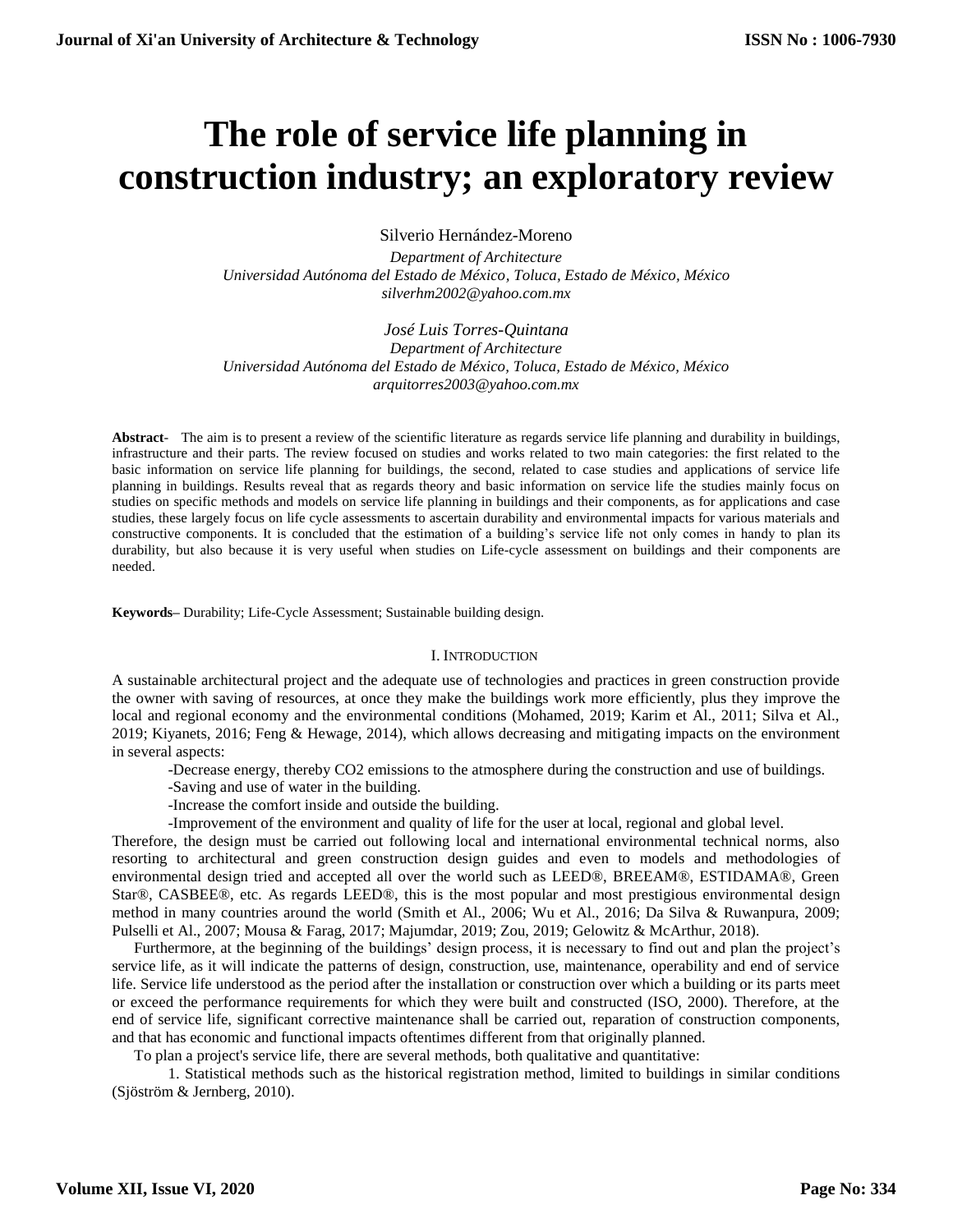2. Engineering methods such as mathematical simulation and physical tests methods such as "accelerated ageing" which are useful in very specific cases of materials and construction components, which in addition to be costly, require experts in the field to be executed (Hovde & Moser, 2004).

3. Factor methods, such as ISO 15686 which are friendlier to architects but restricted by the designer's experience (Hernández Moreno et Al., 2017).

However, it has been pointed out that procedures on planning service life and durability are unknown by some architecture, construction, engineering professionals and of areas akin, which is considered a serious problem that has to be addressed professionally and using the updating and knowledge of the respective norms and methods. Moreover, durability understood as a building's or construction component's capacity to meet the optimal performance of its functions in a certain environment or place for a certain time, with no corrective maintenance or significant repairing (Canadian Standards Association, 2001).

## II. THE ROLE OF SERVICE LIFE PLANNING IN CONSTRUCTION INDUSTRY

On the basis that a building's service life is virtually the longest stage of its life cycle, then the estimation in years or a determinate time for the buildings to last, is the variable we need to perform some calculations and simulations in terms of Life-cycle assessment as regards environmental impacts and costs of use, maintenance and operation of the buildings; therefore Life-cycle environmental assessment (LCEA) (Kneifel et Al., 2018: 7) determines a number of aspects in terms of:

- Global warming
- Use of resources
- Human health
- Water, soil and air pollution,

In terms of Life-cycle cost assessment (LCCA), it defines various costs in the building's service life (Kneifel et Al., 2018: 7), owing to:

- **Maintenance**
- Reparations
- Programmed replacements of constructive components

Owing to such reasons, for those calculations and estimations we need the variable corresponding to the building's service life.

III. NEED TO ESTIMATE SERVICE LIFE IN ARCHITECTURAL DESIGN IN CONSTRUCTION INDUSTRY

Estimating and planning service life in the design of process and construction of buildings is necessary to find out:

- The project's service life and durability.
- Maintenance planning and the building's operability.

• End of service life planning and decisions to make for possible reuse, deconstruction, demolition, dismantling or adaption.

• The estimation of service life is also useful to calculate a number of the project's environmental impacts as in terms of energy, materials, carbon emissions, carbon contents, etc. as it is an important variable for calculation over Life-cycle assessment (LCA) of the various materials, supplies and resources used in the construction.

Planning and design of the durability of the project.

The most recommendable methods to estimate the buildings' service life, from the standpoint of this article's author, are those based on ISO 15686, since it is a qualitative method based on the designer's experience, for instance, it neither requires complex mathematical calculations nor "accelerated ageing" physical tests in the laboratory, thus it is considered a practical method for the early stages of planning and design of buildings and construction components.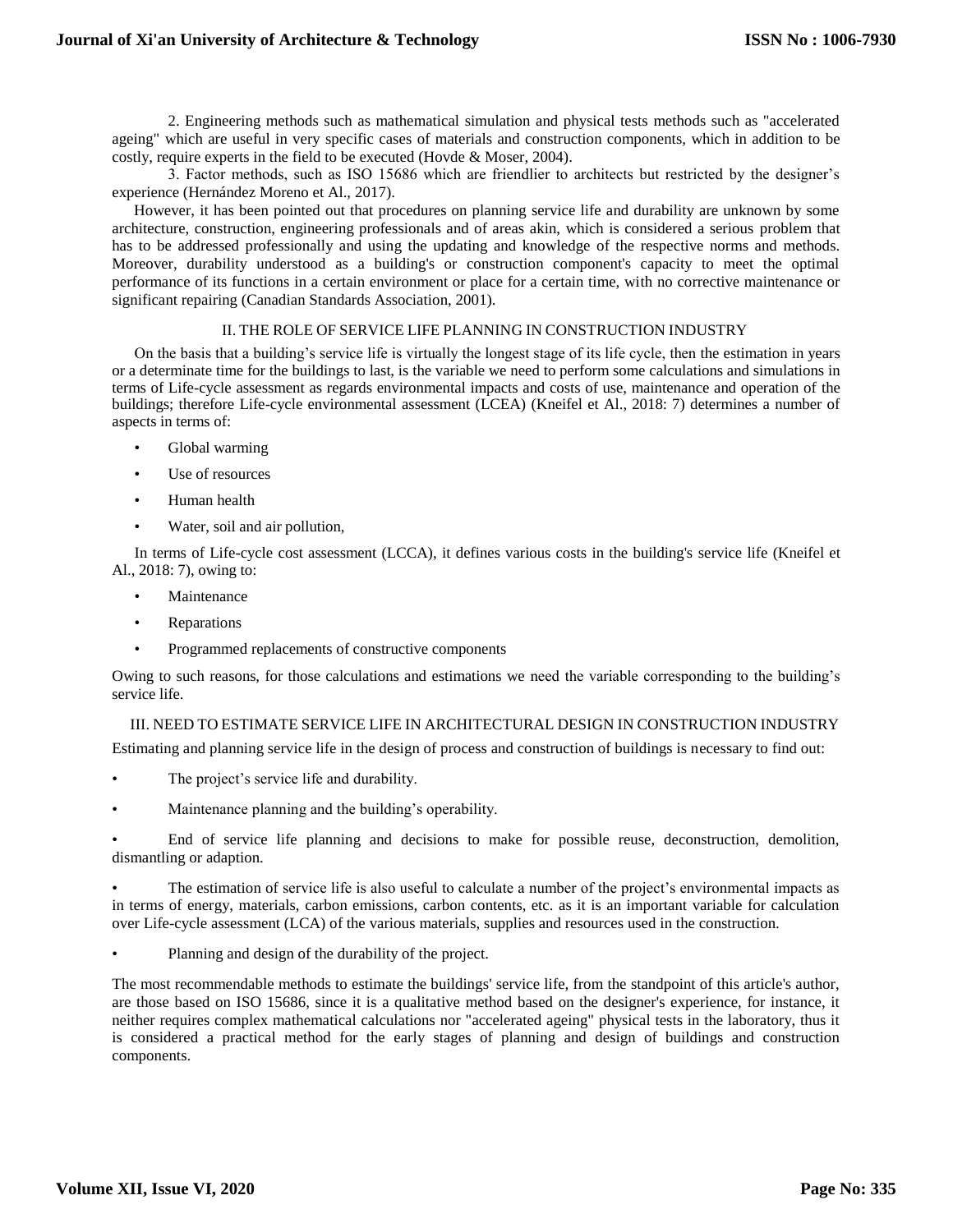# IV. SCIENTIFIC LITERATURE REVIEW ON BASIC INFORMATION AND THEORY ON THE SERVICE LIFE OF BUILDINGS AND CONSTRUCTION COMPONENTS

Examples of theory and basic information on estimation and prediction of service life in the construction industry, can be revised and consulted in Table 1.

|                             | rable 1. Scientific interature review on the service life and basic information of buildings and construction parts |
|-----------------------------|---------------------------------------------------------------------------------------------------------------------|
| <b>References</b>           | Basic information on service life and durability in buildings                                                       |
| Torres & Martínez, 2001     | A work that looks for the best design for structural concrete                                                       |
|                             | utilizing revising degradation aspects and service limit states of                                                  |
|                             | constructive components.                                                                                            |
| Karbhari & Lee, 2011        | The importance of finding out the rest of the service life of existing                                              |
|                             | buildings at present is of much interest, all this through durable                                                  |
|                             | design and intention to extend the service life.                                                                    |
| Peixoto<br>Freitas<br>de    |                                                                                                                     |
| &                           | This book presents a compilation of works related to the                                                            |
| Delgado, 2013               | improvement of durability of buildings utilizing the improvement                                                    |
|                             | and design of construction materials.                                                                               |
| Vandenbroucke et Al., 2015  | A study on how to resort to Life-cycle analysis is presented in view                                                |
|                             | to rescue and extend the service life of construction components                                                    |
|                             | and also buildings.                                                                                                 |
| Morini et Al., 2019         | In this study, energy incorporated and carbon footprint will be used                                                |
|                             | to assess the environmental load, not to replace a full life-cycle                                                  |
|                             | analysis, but to promptly offer reliable information to those                                                       |
|                             |                                                                                                                     |
|                             | involved in the design of a new product, utilizing using service life                                               |
|                             | as an aspect to take into account.                                                                                  |
| Ranjith et Al., 2016        | This work has intended to predict the service life of reinforced                                                    |
|                             | concrete structures taking mathematical models of corrosion into                                                    |
|                             | account.                                                                                                            |
| Gao et Al., 2019            | A new method to predict the structures in tunnels subject to                                                        |
|                             | corrosion induced by chlorides using real engineering data and                                                      |
|                             | genetic programming (GP).                                                                                           |
| Gardner et Al., 2019        | Bases to assess the entire life-cycle of the materials used in the                                                  |
|                             |                                                                                                                     |
|                             | construction of buildings, having design service life among the                                                     |
|                             | variables to take into account.                                                                                     |
| Franzoni, 2011              | This work discusses and summarizes the tools available at present                                                   |
|                             | to select construction materials, especially addressing the selection                                               |
|                             |                                                                                                                     |
|                             | of materials in the stage of a working plan. Considering an                                                         |
|                             | important aspect of the projects' service life.                                                                     |
|                             |                                                                                                                     |
| Mequignon et Al., 2013      | The article's goal is to study the impact of a building's service life                                              |
|                             | on greenhouse gas effect emissions. The influence of service life of                                                |
|                             | a house with all its performance levels is studied according to the                                                 |
|                             | chosen technical solutions.                                                                                         |
| Lair et Al., 2001           | Operational methods are studied and proposed to improve                                                             |
|                             | durability in the buildings' service life planning.                                                                 |
| Markeset<br>&<br>Kioumarsi, | This work focuses on predicting the service life and durability in                                                  |
| 2017                        | reinforced-concrete buildings attacked by chlorides over 100 years.                                                 |
| Taffesea & Sistonen, 2013   | It presents the state of the art of service life prediction of repaired                                             |
|                             | structures, using the concrete recovery-reuse method                                                                |
|                             |                                                                                                                     |
| Masters & Brandt, 1989      | A systematic methodology is proposed to predict the service life of                                                 |
|                             | materials and construction components which is still successfully                                                   |
|                             | used as a reference at present.                                                                                     |
| Fulvio Re Cecconi, 2006     | It presents a research report on testing methods to find out service                                                |
|                             | life in components of buildings.                                                                                    |
| Kelly, 2007                 | A study on the basic theory of what design service life is and how                                                  |
|                             | to implement it in construction projects based on British Standard<br>BS 7543 (2003).                               |

| Table 1. Scientific literature review on the service life and basic information of buildings and construction parts |  |  |
|---------------------------------------------------------------------------------------------------------------------|--|--|
|---------------------------------------------------------------------------------------------------------------------|--|--|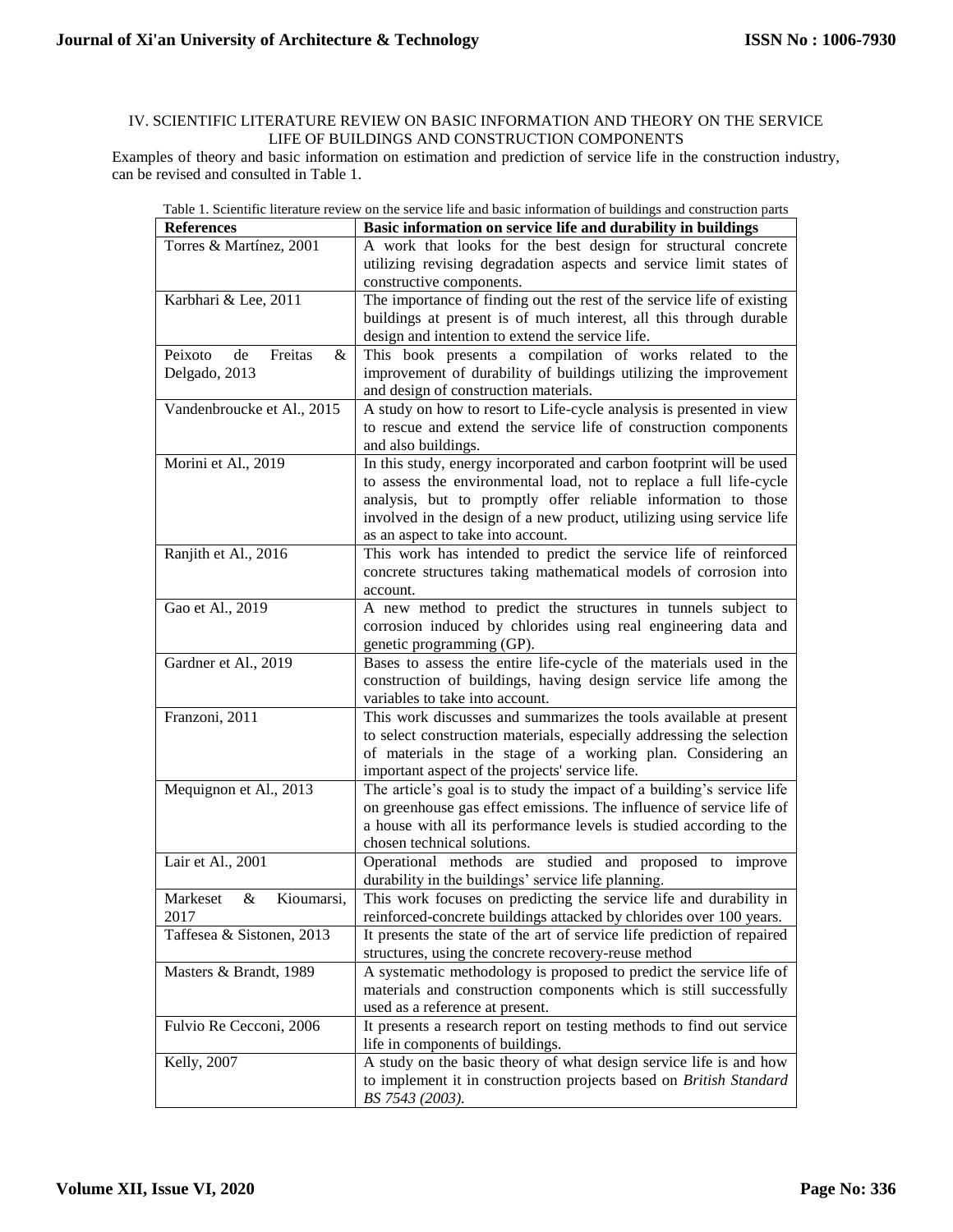| ISO, 2011                      | These are the international norms that define the estimation of<br>service life in buildings.                          |
|--------------------------------|------------------------------------------------------------------------------------------------------------------------|
| for<br>Department              | The bases and main methodologies are reported with a view to                                                           |
| Environment,<br>Food<br>and    | assessing and measuring the deterioration of buildings and their                                                       |
| Rural Affairs, 2009            | costs per life cycle.                                                                                                  |
| LIFECON, 2003                  | It reports the main models and methodologies used to assess, plan                                                      |
|                                | and predict service life in buildings.                                                                                 |
| López-Celis et Al., 2006       | It is a technical document that reports the behavior of the durability                                                 |
|                                | of concrete structures under various urban environments in Mexico,                                                     |
|                                | resorting a corrosion test, and their effects and improvements of the                                                  |
|                                | design of concrete mixtures.                                                                                           |
| Marteinsson, 2005              | This work presents a discussion on the planning of service life and                                                    |
|                                | the role of the Factor Method in such task, especially in the                                                          |
|                                | discussion on the modification and development of the                                                                  |
|                                | methodology.                                                                                                           |
| Hernández-Moreno, 2011         | The present work presents a review regarding planning service life                                                     |
|                                | over the process of design of buildings aimed at architects, builders                                                  |
|                                | and real-estate promoters, based on the ISO 15686 international                                                        |
|                                | standardization.                                                                                                       |
| Silva & de Brito, 2019         | This study analyzes two computational tools to help adopt                                                              |
|                                | maintenance policies based on service-life conditions developed for                                                    |
|                                | enveloping elements of buildings.                                                                                      |
| Nwodo & Anumba, 2019           | This document aims to provide an updated systematic review of the                                                      |
|                                | life cycle assessment of buildings and discuss the main challenges                                                     |
|                                | in construction of life-cycle assessment.                                                                              |
| Nägeli et Al., 2019            | This document presents a method to optimally program the costs of                                                      |
|                                | maintenance and modernization at the level of the portfolio using                                                      |
|                                | research works on modelling of stocks of buildings and planning of                                                     |
|                                | maintenance modernization through life-cycle analysis in buildings.                                                    |
| Hernández-Moreno, 2015b        | This work has as a main aim to generate and present various                                                            |
|                                | strategies and technical recommendations on design by the                                                              |
|                                | durability of the built urban environment which helps in the process                                                   |
|                                | of planning and design of the cities, mainly of the urban<br>infrastructure, which is an important part of the cities. |
| Hernández-Moreno, 2011b        | The document aims to provide an overview and approximation to                                                          |
|                                | the use of service life planning in the processes of sustainable                                                       |
|                                | design of buildings.                                                                                                   |
| Hernández-Moreno et Al.,       | A comparative analysis of design by the durability of two similar                                                      |
| 2017                           | architectural projects from the architect's standpoint is presented to                                                 |
|                                | understand the actors that affect their service life utilizing a                                                       |
|                                | methodological approximation that entails analyzing various                                                            |
|                                | variables that affect and define the response variable that refers to                                                  |
|                                | Estimated service life for each building.                                                                              |
| $\&$<br>Hernández-Moreno<br>De | It is a document based on the "tropicalization" of durability design                                                   |
| Hoyos, 2012                    | strategies in buildings based on Canada's LEED®.                                                                       |
| Hernández-Moreno, 2019         | It is a work on how to improve durability in construction materials                                                    |
|                                | and how to slow their degradation.                                                                                     |
| Hernández-Moreno et Al.,       | This is a work that comprises the proposal of a sustainability model                                                   |
| 2017b                          | in architectural design which includes, among others, the categories                                                   |
|                                | of service life planning and durability in buildings.                                                                  |
| Dixit, 2019                    | In this article, a systematic review of the literature is carried out to                                               |
|                                | identify key parameters that affect the recurrent calculations of                                                      |
|                                | energy incorporated into the buildings (therefore, it requires service                                                 |
|                                | life information). As well, a framework is proposed to identify the                                                    |
|                                | uncertainties that come from these parameters.                                                                         |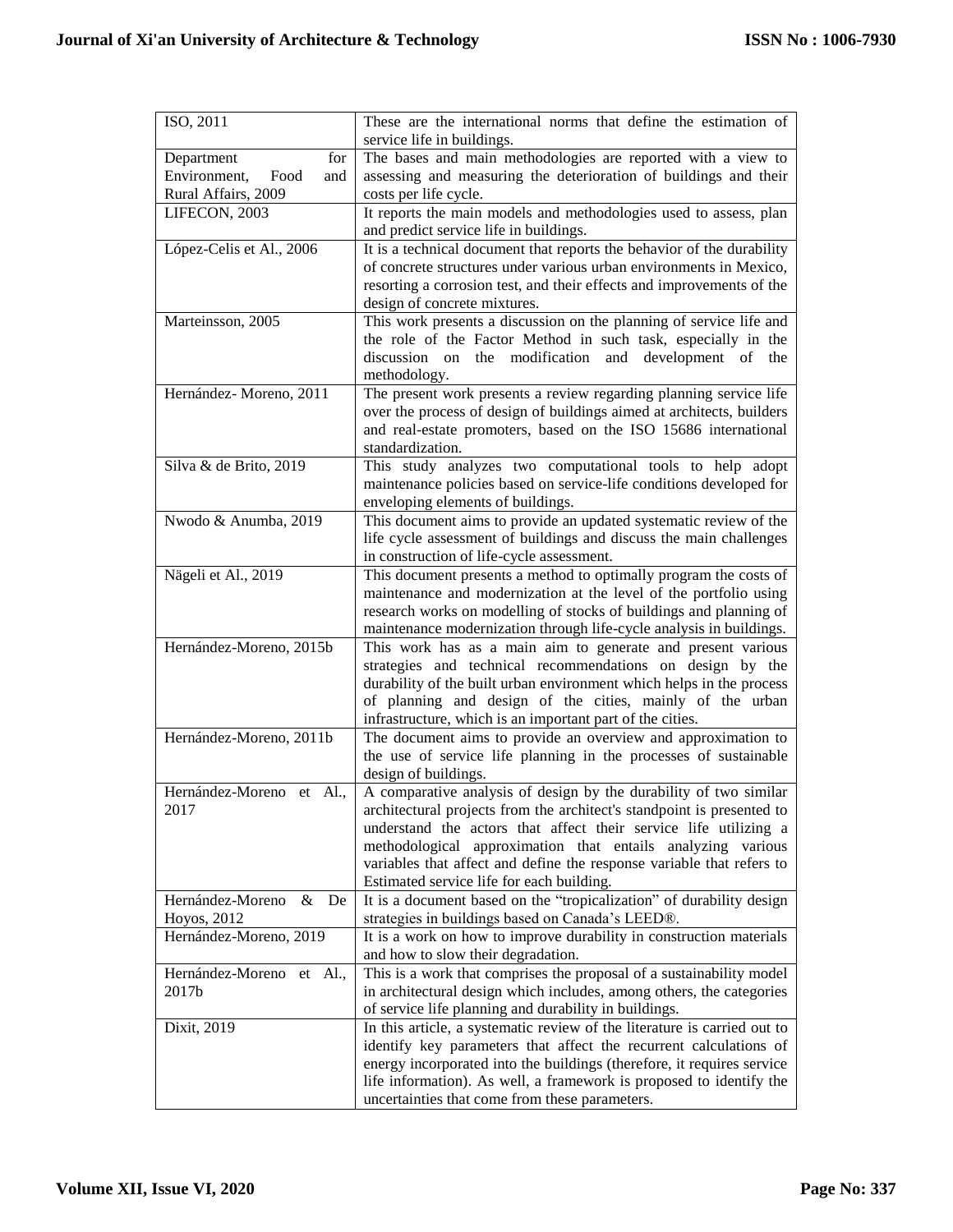| Rezaei et Al., 2019    | In this document, life-cycle assessment (LCA) and building              |
|------------------------|-------------------------------------------------------------------------|
|                        | information modelling (BIM) is carried out over the early and           |
|                        | detailed stages of the building.                                        |
| Jin et Al., 2019       | This study contributes to current research by identifying the key       |
|                        | entry attributions and the workflow in Building Performance             |
|                        | Analysis (BPA), revising cutting-edge research on the integration       |
|                        | of BIM into BPA and researching the main research areas, namely:        |
|                        | BIM-BPA interoperability problems, enabled in the context of the        |
|                        | BPA life cycle.                                                         |
| Negishi et Al., 2018   | This work proposes an original methodology to perform a                 |
|                        | dynamical life-cycle analysis of buildings using new tools still        |
|                        | under development.                                                      |
| Wuyts et Al., 2019     | This study presents a holistic vision of the pressing social and        |
|                        | environmental concerns related to short-life buildings, which can be    |
|                        | resorted to identify sustainable strategies to produce a circular-      |
|                        | construction environment in Japan.                                      |
| Illankoon et Al., 2019 | This research study has as an aim to analyze the cost of the green      |
|                        | buildings' life cycle, focusing on energy efficiency, water             |
|                        | efficiency, indoor environmental quality (IEQ) and material             |
|                        | criteria. Initially, this research study calculated the life cycle cost |
|                        | for several green buildings' requirements based on green grading        |
|                        | tools for green buildings by Green Star Design® and As-Built            |
|                        | version $\otimes$ 1.1.                                                  |
| Hu, 2019               | This integrated assessment framework bases on Life-cycle                |
|                        | assessment (LCA) and Multiple decision criteria method (MCDA).          |

(Source: those indicated as references in the left column)

By reading table 1, one identifies, eight topics in which the theory and basic information on the service life in building's design and construction is studies; these are:

- In the first place, studies related to specific methods and models to plan service life for buildings and construction elements.
- Secondly, information on studies on life-cycle assessment in construction and architecture mainly regarding energy and CO2 emissions.
- In the third place, the literature review deals with the extension of the buildings' and their components' service life.
- Four. The study of service life and durability of structural concrete components.
- Then, the study of service life and durability of construction materials in general.
- Another important aspect is the study of the remaining service life of the buildings.
- Apply BIM to the study of service life and durability in buildings.
- And finally, though no less important, the study of maintenance and its relation to service life and durability and design of buildings and their components.

## V. REVIEW OF SCIENTIFIC LITERATURE IN WHICH SERVICE LIFE IS UTILIZED AS ASSESSMENT TERM IN CASE STUDIES OR APPLICATIONS

Examples of case studies in which service life is useful as information to carry out several studies referring to the life cycle analysis and assessment in the construction industry and service life or remaining service life in buildings and infrastructure, can be consulted in Table 2.

Table 2. Review of the scientific literature, in which service life is resorted to as assessment period in case studies or applications

| <b>References</b> |   | Case studies on service life and applications                            |
|-------------------|---|--------------------------------------------------------------------------|
| <b>Biondini</b>   | & | The document mainly contains the study on how to measure the rest of     |
| Frangopol, 2012   |   | service life in bridges and other urban infrastructure made of steel and |
|                   |   | concrete.                                                                |
| Raupach           | & | This document approaches principles and practices regarding diagnosis    |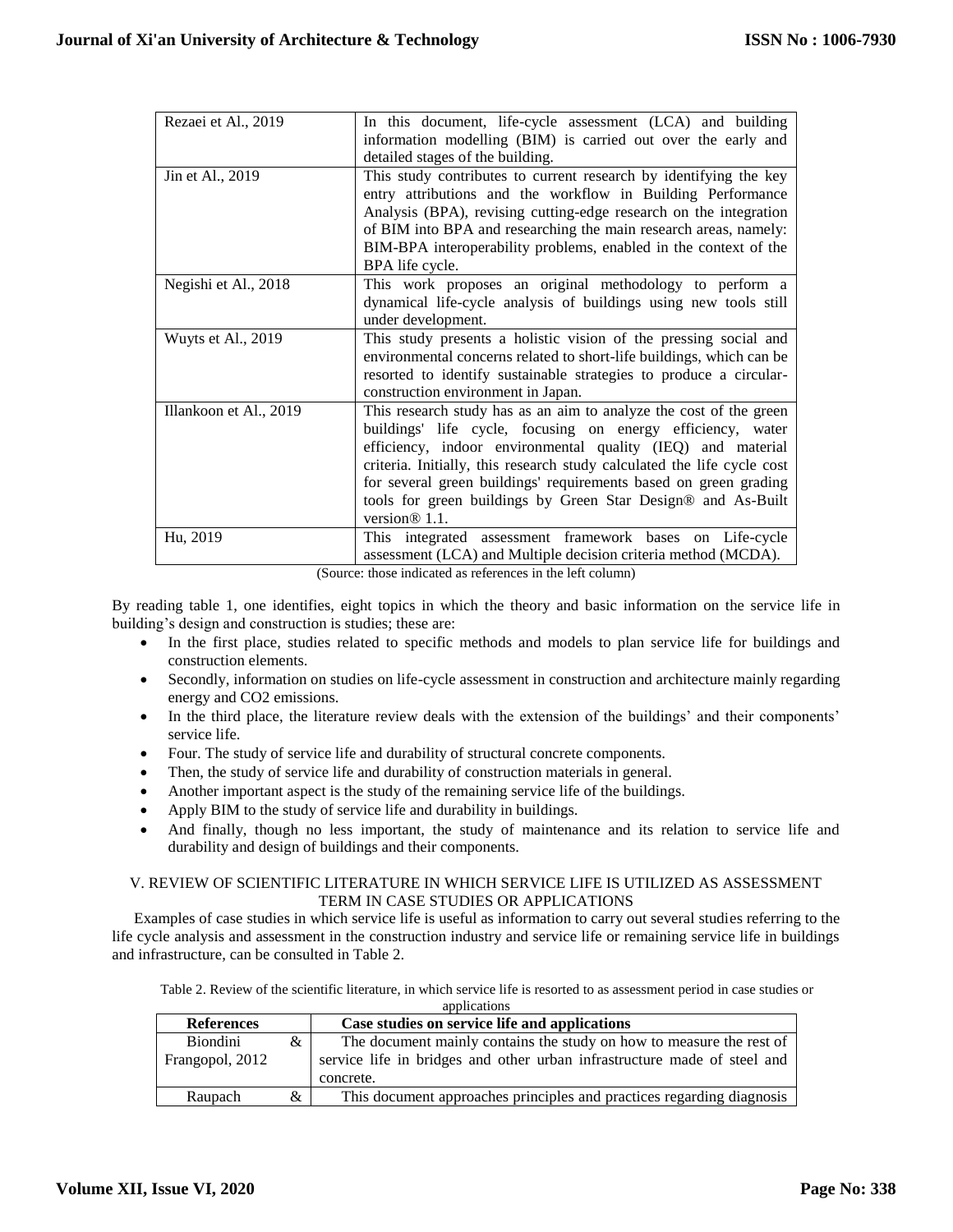| Büttner, 2014                | and design by service life to repair concrete components.                      |
|------------------------------|--------------------------------------------------------------------------------|
| Li, 2016                     | It studies the durable design of concrete structures utilizing various         |
|                              | models and methodologies in which the response variable is service life.       |
| MacKenzie et Al.,            | This study reports a guide to design by requirements of wood's service         |
| 2007                         | life in the construction industry.                                             |
| Méquignon<br>&               | Utilizing life-cycle analysis, the document studies the environmental          |
| Haddou, 2014                 | impacts of buildings over their service life as regards durable design and     |
|                              | obsolescence.                                                                  |
| Hardman et Al.,              | This document presents a compilation of works on service life and              |
| 2006                         | durability of construction components mainly in outdoor conditions             |
|                              | between components wall and window.                                            |
| Peixoto de Freitas           | The authors present a compilation of various works related to the use          |
|                              | of various analysis methods of durability and service life in the              |
| and Delgado, 2013            |                                                                                |
|                              | construction industry.                                                         |
| Pillai et Al., 2019          | It presents a study to improve the conditions of service and durability        |
|                              | in concretes reinforced with dust and fly ash.                                 |
| Cheon<br>Al.,<br>et          | It presents a study to predict the service life of ironworks utilizing         |
| 2015                         | accelerated ageing tests.                                                      |
| Taffese<br>&                 | This work presents a model a hygro-thermal prediction based on                 |
| Sistonen, 2016               | neuronal networks to calculate the temporary hygro-thermal condition and       |
|                              | degradation in the façade concrete elements.                                   |
| <b>Bahtiar</b><br>Al.,<br>et | This work presents a study in which the rest of service life of a wooden       |
| 2017                         | structure ascertained utilizing mathematical models and of the percentage      |
|                              | of deterioration degree.                                                       |
| Liu et Al., 2019             | A methodology particular for the life-cycle assessment of the services         |
|                              | of ecosystems and sustainability is presented.                                 |
| Ismail<br>Al.,<br>et         | The document presents results of research on the deterioration of the          |
| 2016                         | conditions of residential projects abandoned owing to degradation              |
|                              | environmental conditions, and a predictive method for service life is          |
|                              | proposed.                                                                      |
| Pereira de Castro            | This article presents a comparative study of greenhouse gas emissions          |
| et Al., 2014                 | from the compositions of walls according to their service life.                |
| Serralheiro et Al.,          | This study proposes a methodology to predict the service life of               |
| 2017                         | architectural concrete façades, basically by measuring deterioration agents.   |
| Antsupov et Al.,             | The article deals with a new method to configure the solution of               |
| 2016                         | problems of the theory of reliability to seal in function of the wear          |
|                              | resistance criterion of sealing elements.                                      |
| Hodhod<br>&                  | This document focuses on the service life of slag concrete exposed to          |
| Ahmed, 2014                  | chlorides, utilizing a proposal that models its durability.                    |
| Vieira<br>Al.,<br>et         | This article has as an aim to establish a model to predict the service life    |
| 2015                         | of rendered façades using a Takagi-Sugeno fuzzy logic model.                   |
| Setyawan et Al.,             | The performance condition of a road and its damages are assessed, as           |
| 2015                         | well as the rest of the asphalt's service life in East Line of South Sumatera, |
|                              | also the relation between these two values is assessed.                        |
| Al.,                         |                                                                                |
| Coffey<br>et                 | This research focused on highways close to main metropolitan areas,            |
| 2018                         | areas in which roads are structurally solid but their expansion has become     |
|                              | more costly, therefore their service life is analyzed for possible             |
|                              | improvements.                                                                  |
| Shohet & Paciuk,             | An empirical method was developed to predict the service life of a             |
| 2014                         | building's components, based on an assessment of their actual                  |
|                              | performance and on the identification of failure mechanisms that affect        |
|                              | their durability.                                                              |
| Silva et Al., 2013           | It presents an approach to assess the service life of "rendered" façades       |
|                              | applying statistical tools, utilizing multiple linear regression analysis and  |
|                              | artificial neural networks and mathematical models.                            |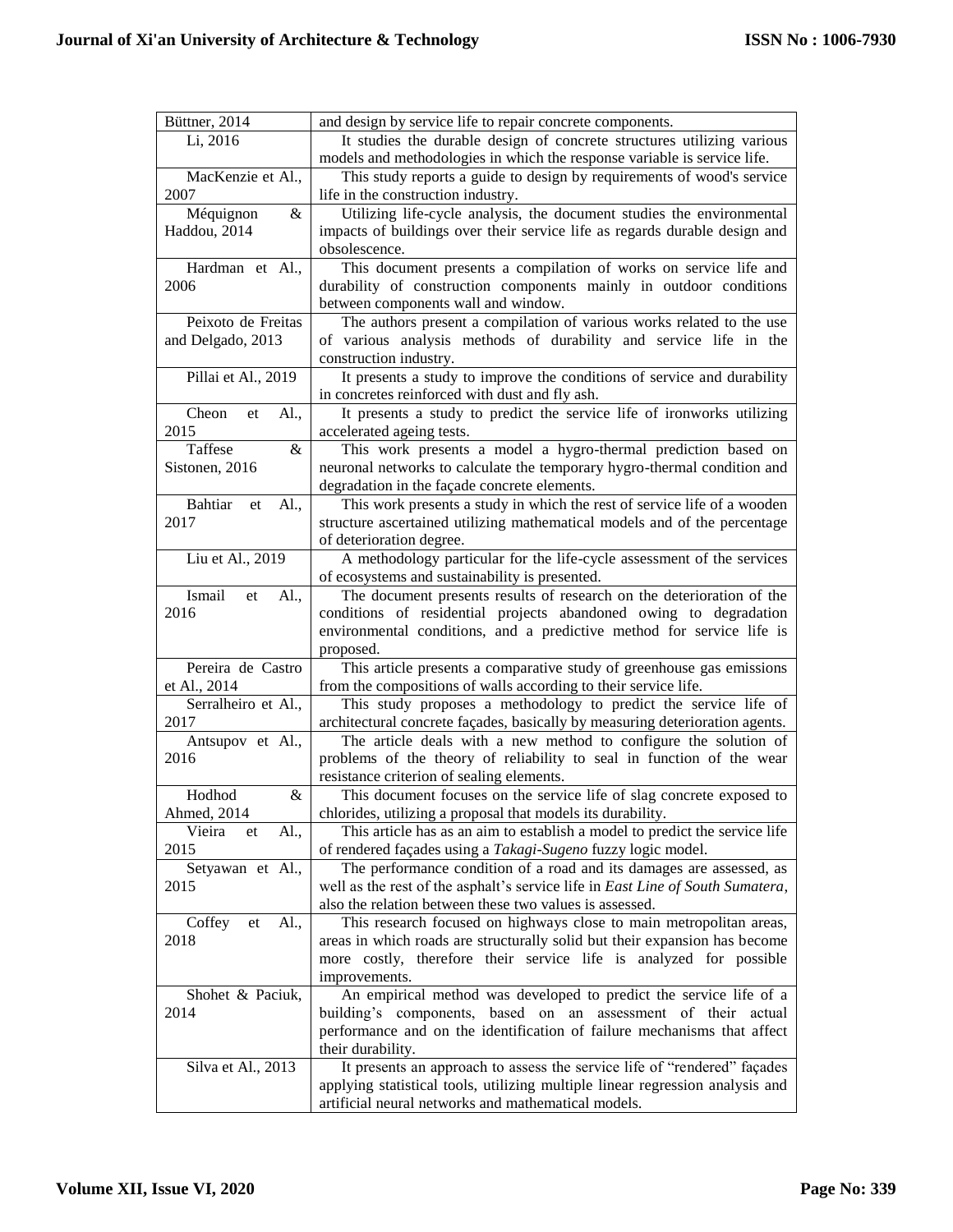| Lehner<br>Al.,<br>et     | The article approaches the analysis of fatigue damage in aged steel           |
|--------------------------|-------------------------------------------------------------------------------|
| 2018                     | structures utilizing a reliability assessment that includes the prediction of |
|                          |                                                                               |
|                          | residual service life.                                                        |
| Yrieix<br>Al.,<br>et     | The article evaluates the service life of insulating panels for               |
| 2014                     | construction utilizing mathematical models in stationary conditions.          |
| <b>Lighting Research</b> | The work reports durability tests in residential lighting employing tests     |
| Center, 2003             | methods based on American standards.                                          |
| Venta, 1998              | The work presents a life-cycle analysis for construction products made        |
|                          |                                                                               |
|                          | of mortar and ceramics, in which service life variable is used as an          |
|                          | essential part in the calculation of environmental impacts emitted by such    |
|                          | materials.                                                                    |
| Flager, 2003             | It presents a study on the design of building structures as a solution for    |
|                          | many of the service-life and durability problems in buildings.                |
| Saba, 2013               | It presents a work that researches on the durability of structures            |
|                          | intending to improve the performance of the buildings' structural             |
|                          | components via the identification of deterioration factors.                   |
|                          |                                                                               |
| Rauf & Crawford,         | This study aimed to research the relation between service life and            |
| 2015                     | energy incorporated into the life cycle of buildings.                         |
| Hasik et Al., 2019       | This study presents an approach to carry out a life-cycle assessment for      |
|                          | the entire building in renovation projects, it puts forward an approach to    |
|                          | carry out comparative evaluations between renovation and new                  |
|                          | construction and it demonstrates the approach in a case of adaptive reuse.    |
| Robati<br>Al.,<br>et     | This study examined the lifetime impacts of construction materials for        |
| 2019                     | the building based on a detailed assessment by life-cycle assessment which    |
|                          |                                                                               |
|                          | had been previously performed.                                                |
| Souza et Al., 2018       | This study intends to develop a model based on the factor method, to          |
|                          | predict the service life of the ceramic coating systems in Brasilia, Brazil.  |
| Rodrigues et Al.,        | This work of this document aims to analyze the application of Life-           |
| 2018                     | cycle management of buildings to a case study in a renovation process,        |
|                          | study the specific solutions and assess the corresponding service life using  |
|                          | the factor method according to the ISO 15686 family.                          |
| Garrido<br>Al.,<br>et    | This article presents and tests a methodology to predict service life,        |
| 2012                     | based on the statistical analysis of anomalies obtained in the inspection of  |
|                          | buildings in use and the corresponding degradation curves obtained from       |
|                          | deterministic models.                                                         |
|                          |                                                                               |
| Liang et Al., 2017       | To improve the thermal performance and prolong the service life of            |
|                          | construction materials, fibre felt / silica aerogel composites were prepared. |
| Luay & Kherun,           | This document presents a study that shows the making of a life cycle          |
| 2018                     | cost assessment for a green building and how the life cycle cost variables    |
|                          | were identified and how they were used for developing a life cycle budget     |
|                          | for the life cycle of a green building that spans for 60 years.               |
| Hernández-               | This work presents a life-cycle comparative analysis between three            |
| Moreno, 2015a            | sorts of luminaries commonly used at present in architectural projects and    |
|                          | indoor artificial lighting in buildings; comparing their environmental        |
|                          |                                                                               |
|                          | impacts to find out how they quantitatively contribute to global warming      |
|                          | mainly from the CO2 emissions into the atmosphere.                            |
| Hernández-               | This work focuses on the application of a methodology to estimate the         |
| Moreno, et Al., 2014     | useful or service life of any built asset; in this case, as an example, an    |
|                          | architectural project of a modern-adobe dome in the city of Toluca, based     |
|                          | on the ISO 15686 factor method.                                               |
| Hernández-               | This document approaches the planning of service life and durability in       |
| Moreno, 2017             | architectural projects over the design phases of the project based on theory  |
|                          |                                                                               |
|                          | and case studies, to estimate the service life each project may have.         |
| Hernández-               | The authors present a work related to the estimation of environmental         |
| Moreno<br>and<br>Crúz-   | impacts on the concept of water according to LEED® recommendations            |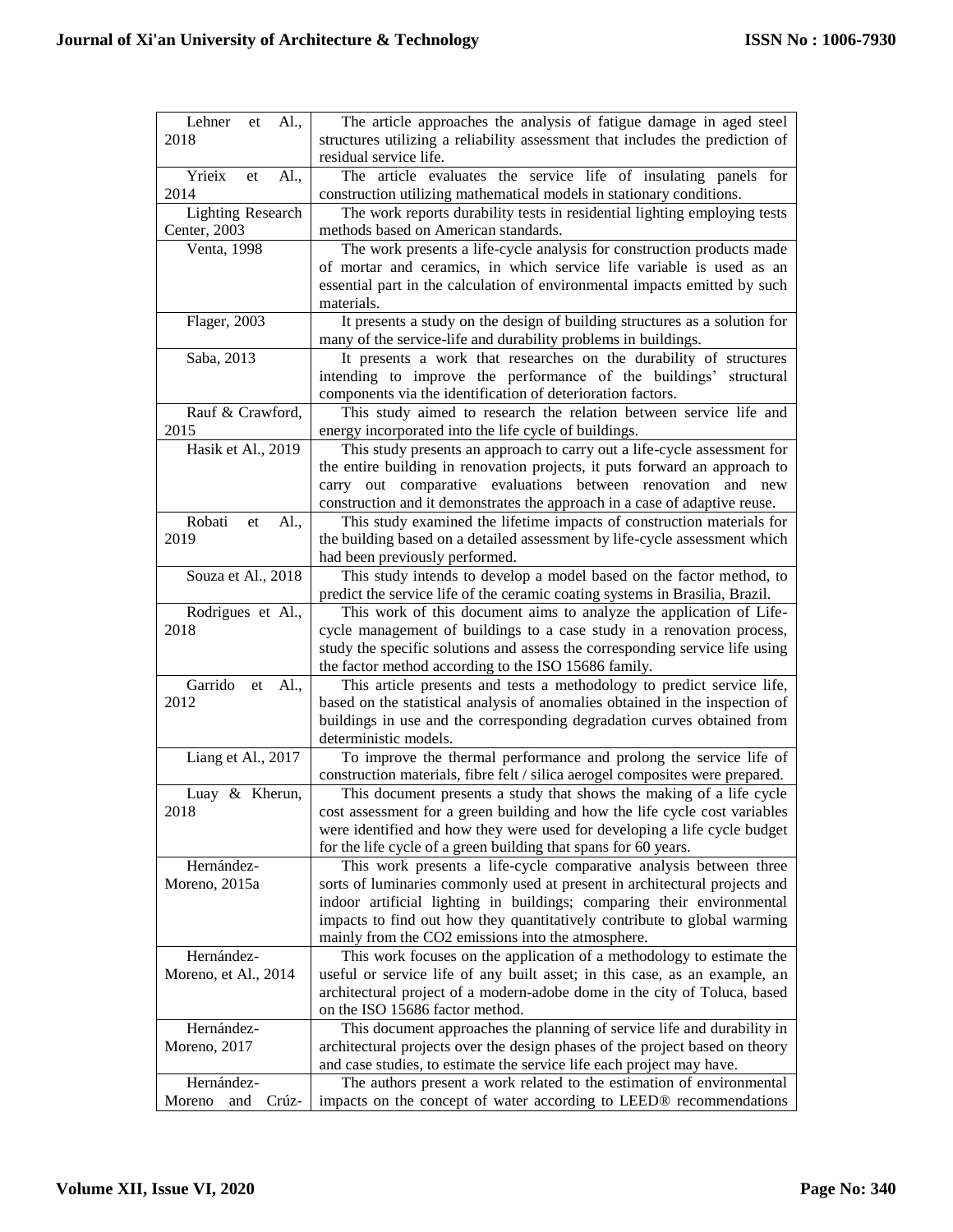| Medina, 2011 | also based on use of the service life for the evaluated period in a case |
|--------------|--------------------------------------------------------------------------|
|              | study.                                                                   |

(Sources: the references in the first column)

From table 2, various applications on service life and durability in buildings can be determined:

- Firstly, life-cycle assessments to define durability and environmental impacts in various materials and construction components.
- Second, the application of durable design of reinforced concrete structures.
- Third, studies to estimate the remaining service life in buildings.
- Four, the applications of the methods to estimate service life and durability in buildings and construction components.
- Then, durable design of residential buildings.
- Analysis of façades by service life.
- Accelerated "ageing" tests in fittings and mortars.
- Durability in pavements and roads.
- Design by durability of insulating panels.
- Comparative of service life in lighting accessories.
- Durability and service life of ceramic coatings.
- Design and construction by durability of a modern-adobe dome.
- Analysis of environmental impacts on water and energy.
- Design by durability in wood components.

### VI. CONCLUSIONS

Planning the service life of any project is important over the buildings' pre-design and design phase, since based on this planning the phases of construction, use, maintenance and even the end of the building's service life will be defined.

The main role of service life planning is to estimate the service life expectancy the building will have to be able to design the project according to minimal standards of durability.

The most recommendable methods to estimate service life in buildings, from the standpoint of this document's author, are those based on ISO 15686 method by factors, as it is a method of qualitative kind based on the experience of the designer and relatively easy to apply.

As a result of the revision of the scientific literature on the theory and basic information regarding service life in building design, it was found, in the first place, studies related to methods and models on the planning of service life in buildings and their construction components; followed by information referring studies on LCA in construction industry and architecture, mainly as regards quantification of CO2 emissions and environmental impacts of the energy used over the buildings' service life. The studies also focused on how to extend the service life of the buildings and their construction components, as well as the calculation of the remaining service life in existing buildings.

And as a result of the review of the scientific literature of the applications and case studies of service life on and durability in buildings, it may be concluded that the most relevant studies dealt with life-cycle assessments to find out the durability and environmental impacts of various materials and construction components, followed by studies related to the application to improve the durability of construction components made of reinforced concrete and in like manner, studies related to cases in which the remaining service life was calculated for existing buildings and construction components.

## REFERENCES

Antsupov A.V., Rusanov V.A., Antsupova I.A. (2016). Modeling of Wear-Out Failures and Service Life Improvement of Sealing Units, *Procedia Engineering*, 150 (2016), 416-425. https://doi.org/10.1016/j.proeng.2016.06.757

Bahtiar E. T., Naresworo Nugroho, Mohamad M., Rahman A., Sari R. K., Wirawan W., Hermawan D. (2017). Estimation the remaining service-lifetime of wooden structure of geothermal cooling tower, *Case Studies in Construction Materials*, 6 (2017), 91-102. https://doi.org/10.1016/j.cscm.2017.01.001

Biondini F., Frangopol D. M. (2012). *Bridge Maintenance, Safety, Management, Resilience and Sustainability,* Boca Raton, FL: CRC Press/ Taylor & Francis Group.

Canadian Standards Association (2001). *S478-95 (r2001): Guideline on Durability in Buildings.* Canada: CSA.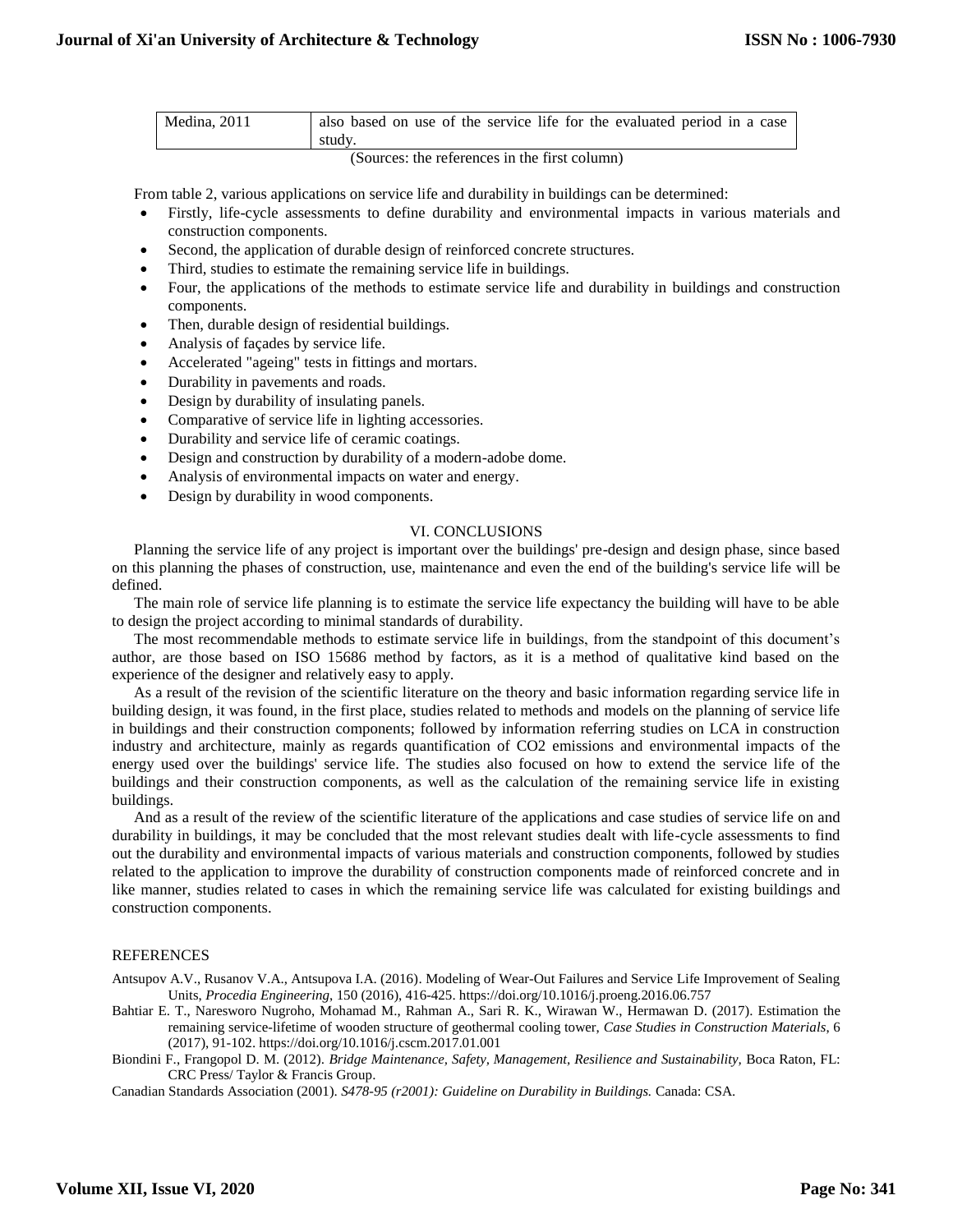- Cheon S., Jeong H., Hwang S. Y., Hong S., Domblesky J., Naksoo K. (2015). Accelerated Life Testing to Predict Service Life and Reliability for an Appliance Door Hinge, *Procedia Manufacturing,* 1 (2015), 169-180. https://doi.org/10.1016/j.promfg.2015.09.082
- Coffey S., Park S., Myers-McCarthy L. (2018). Sensitivity analysis of the mainline travel lane pavement service life when utilizing part-time shoulder use with full depth paved shoulders, *International Journal of Pavement Research and Technology*, 11 (1), 58-67. https://doi.org/10.1016/j.ijprt.2017.09.003
- Da Silva L., Ruwanpura J.Y. (2009). A review of the LEED points obtained in Canadian building projects to lower costs and optimize benefits*, Journal of Architectural Engineering,* 15 (2), 38-54. https://doi.org/10.1061/(ASCE)1076- 0431(2009)15:2(38)
- Department for Environment, Food and Rural Affairs (2009). *Assessment and measurement of asset deterioration including whole life costing, Science Report: SC060078/SR2*, Bristol, UK: Environment Agency, UK.
- Dixit M. K. (2019). Life cycle recurrent embodied energy calculation of buildings: A review, *Journal of Cleaner Production*, 209 (2019), 731-754. https://doi.org/10.1016/j.jclepro.2018.10.230
- Dwaikat L. N., Ali K. N. (2018). Green buildings life cycle cost analysis and life cycle budget development: Practical applications, *Journal of Building Engineering*, 18 (2018), 303-311. https://doi.org/10.1016/j.jobe.2018.03.015
- Feng H., Hewage K. (2014). Energy saving performance of green vegetation on LEED certified buildings, *Energy and Buildings*, 75 (2014), 281-289. https://doi.org/10.1016/j.enbuild.2013.10.039
- Flager F. Lee (2003), The design of building structures for improve Life Cycle Performance, *Thesis of Master of Engineering in Civil and Environmental Engineering*, Massachusetts Institute of Technology, USA.
- Franzoni E. (2011). Materials Selection for Green Buildings: which Tools for Engineers and Architects?, *Procedia Engineering*, 21 (2011), 883-890. https://doi.org/10.1016/j.proeng.2011.11.2090
- Gao W., Chen X., Dongliang Ch. (2019). Genetic programming approach for predicting service life of tunnel structures subject to chloride-induced corrosion, *Journal of Advanced Research*, 20 (2019), 141-152. chloride-induced corrosion, *Journal of Advanced Research*, 20 (2019), 141-152. https://doi.org/10.1016/j.jare.2019.07.001
- Gardner H., Garcia J., Hasik V., Olinzock M., Banawi A., Bilec M. M. (2019). Materials life cycle assessment of a living building, *Procedia CIRP*, 80 (2019), 458-463. https://doi.org/10.1016/j.procir.2019.01.021
- Garrido M.A., Paulo P.V., Branco F.A. (2012). Service life prediction of façade paint coatings in old buildings, *Construction and Building Materials*, 29 (2012), 394-402. https://doi.org/10.1016/j.conbuildmat.2011.10.057
- Gelowitz M.D.C., McArthur J.J. (2018), Insights on environmental product declaration use from Canada's first LEED® v4 platinum commercial project, *Resources, Conservation and Recycling,* 136 (2018), 436-444. https://doi.org/10.1016/j.resconrec.2018.05.008
- Hardman B. G., Wagus C. R., Weston T. A. (2006). *Performance and Durability of the Window-Wall Interface*, USA: ASTM International.
- Hasik V., Escott E., Bates R., Carlisle S., Faircloth B., Bilec M. M. (2019), Comparative whole-building life cycle assessment of renovation and new construction, *Building and Environment,* 161 (2019), article 106218. https://doi.org/10.1016/j.buildenv.2019.106218
- Hasik V., Ororbia M., Warn G. P., Bilec M. M. (2019). Whole building life cycle environmental impacts and costs: A sensitivity study of design and service decisions*, Building and Environment,* 163 (2019), article: 106316. https://doi.org/10.1016/j.buildenv.2019.106316
- Hernández Moreno, S., Servín Cárdenas, P. Ocampo Lugo, D. G. (2017). Comparative analysis method for service life estimation in architectural and durable design, *Entreciencias: diálogos en la Sociedad del Conocimiento*, 5 (12), 1-9. DOI: /10.21933/J.EDSC.2017.12.213
- Hernández-Moreno S. (2015a). Análisis comparativo por ciclo de vida de tres tipos de luminarias empleadas en los interiores de edificios*, Nova Scientia*, 7 (14). http://www.redalyc.org/articulo.oa?id=2033/203338783028
- Hernández-Moreno S. (2017). *Casos prácticos sobre estimación de la vida útil en proyectos arquitectónicos*, México: EÓN/ Universidad Autónoma del Estado de México.
- Hernández-Moreno S. (2019). *Degradación y durabilidad de materiales y componentes constructivos,* México: Fac Arq. UNAM/UAEMEX.
- Hernández-Moreno S., Crúz-Medina M. (2011). Sustainable Management of Domestic Water Residues and Diminution of Discharges into Municipal Collectors in Mexico*, Theoretical and Empirical Researches in Urban Management*, 6 (2), 21-34. http://um.ase.ro/no62/2.pdf
- Hernández-Moreno S., de Hoyos-Martínez J. (2012). Planning for Durability in Building Projects: Strategies and Technical Recommendations According to LEED® Canada*, Business Excellence and Management*, 2 (3), 5-10. http://beman.ase.ro/no23/1.pdf
- Hernández-Moreno S. (2011). Importance of service life planning in sustainable architecture, *Management Research and Practice*, 3 (3), 21-31. http://mrp.ase.ro/no33/f3.pdf
- Hernández-Moreno S. (2015b). Diseño por durabilidad en las ciudades, *arquiteturarevista,* 11 (1), 22-30. doi: 10.4013/arq.2015.111.03
- Hernández-Moreno S., Mejía-López M., Mendiola-Germán I., Sánchez-Vertiz-Ruiz R. L., Hernández-Moreno J. A. (2017). Green building rating systems and their application in the mexican context, *Theoretical and Empirical Researches in Urban Management*, 12 (4), 20-32. https://www.jstor.org/stable/pdf/26234012.pdf?refreqid=excelsior%3Afc7331735c3c9ba0a475366bfafee671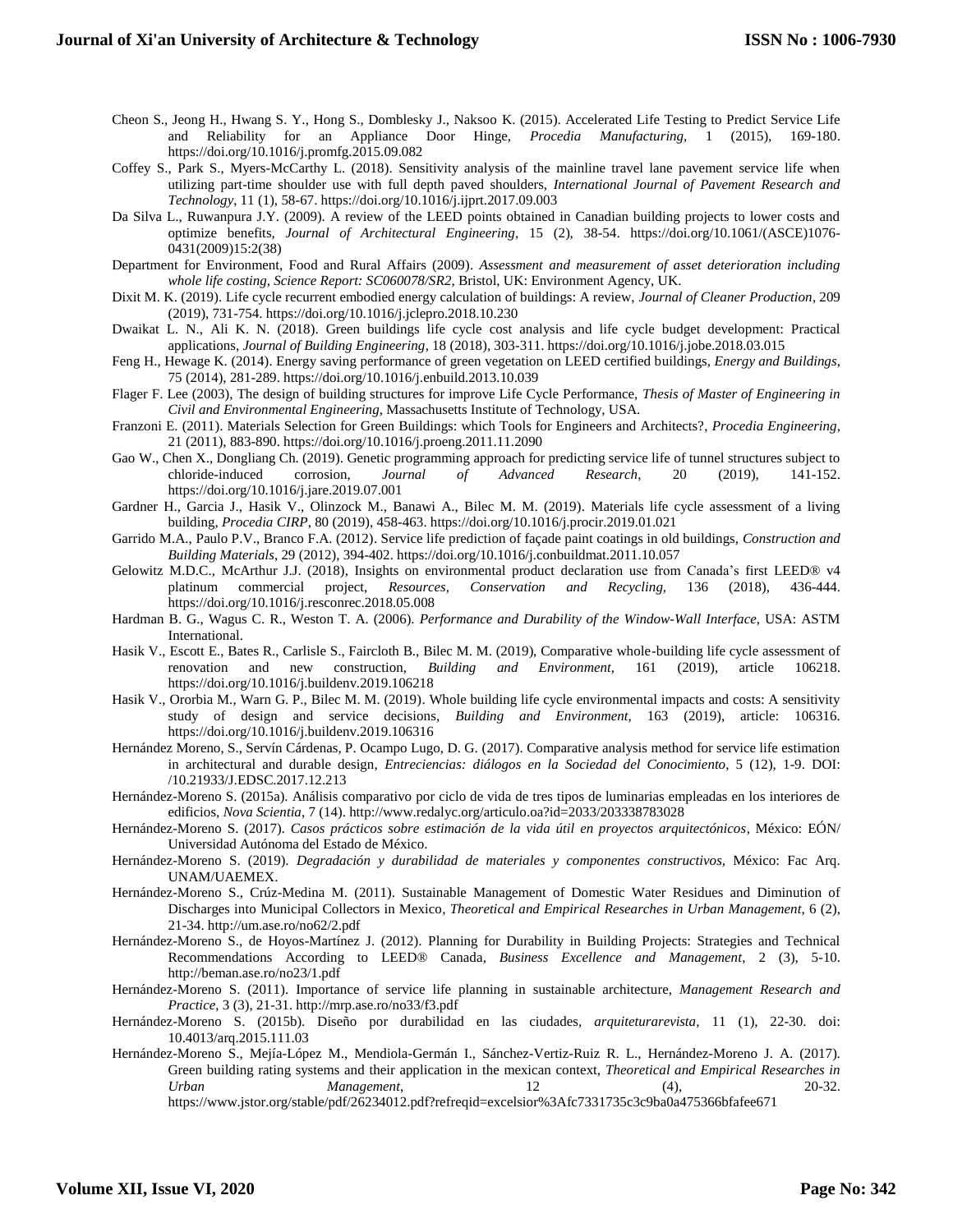- Hernández-Moreno, S., Ocaña-Ponce, J. A., Mejía-López, M. (2014). Application of ISO 15686 to estimate service life of a dome built with adobe technology in the city of Toluca, Mexico. *Acta Universitaria*, 24 (6), 16-20. http://www.redalyc.org/articulo.oa?id=41632950003
- Hodhod O.A., Ahmed H.I. (2014). Modelling the service life of slag concrete exposed to chlorides*, Ain Shams Engineering Journal*, 5, (1), 49-54. https://doi.org/10.1016/j.asej.2013.08.001
- Hovde, P.J., Moser, K. (2004). *Performance-based methods for service life prediction*, Trabajo presentado en: W080 Prediction of Service Life of Building Materials and Components (Joint CIBRILEM 2/3 Commission), International Council for Research and Innovation in Building and Construction and Swiss Federal Laboratories for Materials Testing and Research Laboratory for Concrete and Construction Chemistry (RILEM), Rotterdam, The Netherlands.
- Hu M. (2019). Building impact assessment—A combined life cycle assessment and multi-criteria decision analysis framework, *Resources, Conservation and Recycling,* 150 (2019), article: 104410. https://doi.org/10.1016/j.resconrec.2019.104410
- Illankoon I.M.C.S., Tam Vivian W.Y., Le Khoa N. (2019). Life Cycle Cost Analysis for Green Buildings, *Reference Module in Materials Science and Materials Engineering*, (en prensa). https://doi.org/10.1016/B978-0-12-803581-8.10784-2
- Ismail M., Yew Ch. K., Muhammad B. (2016). Life-span prediction of abandoned reinforced concrete residential buildings, *Construction and Building Materials*, 112 (2016), 1059-1065. https://doi.org/10.1016/j.conbuildmat.2016.03.012
- ISO (2000). *ISO 15686-1:2000; Buildings and constructed assets-Service Life Planning, part 1: General Principles*. Switzerland: International Organization for Standardization.
- ISO (2011). *ISO 15686-1:2011: Buildings and constructed assets -- service life planning -- part 1: general principles and framework*, Switzerland: ISO.
- Jin R., Zhong B., Ma L., Hashemi A., Ding L. (2019). Integrating BIM with building performance analysis in project life-cycle*, Automation in Construction,* 106 (2019), article: 102861, https://doi.org/10.1016/j.autcon.2019.102861
- Karbhari-Vistasp M., Lee L. S. (2011). *Service Life Estimation and Extension of Civil Engineering Structures,* Woodhead Publishing, 2011. https://doi.org/10.1016/B978-1-84569-398-5.50014-6
- Karim Md. R., Zain Muhammad F.M., Jamil M., Lai Fook C., Islam Md. N. (2011). Use of Wastes in Construction Industries as an Energy Saving Approach, *Energy Procedia*, 12 (2011), 915-919. https://doi.org/10.1016/j.egypro.2011.10.120Kelly D. J. (2007). *Design life of buildings: A scoping study*, Scotland: BRE.
- Kiyanets A.V. (2016). Resource-saving Construction Technologies, *Procedia Engineering*, 150 (2016), 2124-2127. https://doi.org/10.1016/j.proeng.2016.07.251
- Kneifel J., O'Rear E., Webb D., Landfield G. A., Suh S. (2018). *Building Industry Reporting and Design for Sustainability (BIRDS) Building Code-Based Residential Database Technical Manual,* NIST Technical Note 1999, USA: U.S. Department of Commerce. https://doi.org/10.6028/NIST.TN.1999
- Lair J., Chevalier J. L., Rilling J. (2001). *Operational methods for implementing durability in service life planning frameworks*, CIB World Building Congress, April 2001, Wellington, New Zealand.
- Lehner P., Křivý V., Krejsa M., Pařenica P., Kozák J. (2018). Stochastic Service Life Prediction of Existing Steel Structure Loaded by Overhead Cranes, *Procedia Structural Integrity,* 13 (2018), 1539-1544. https://doi.org/10.1016/j.prostr.2018.12.314
- Li K. (2016). *Durability Design of Concrete Structures Phenomena, Modeling, and Practice*, Singapore: John Wiley & Sons.
- Liang Y., Wu H., Huang G., Jianming Y., Huan W. (2017). Thermal performance and service life of vacuum insulation panels with aerogel composite cores, *Energy and Buildings,* 154 (2017), 606-617. https://doi.org/10.1016/j.enbuild.2017.08.085
- LIFECON (2003). *Life Cycle Management of Concrete Infrastructures for Improved Sustainability: LIFECON DELIVERABLE D 3.2, Service Life Models*, Project information: CONTRACT N°: G1RD-CT-2000-00378. European Community under the Competitive and Sustainable Growth Programme, Finland.
- Lighting Research Center (2003). *Durability testing for ENERGY STAR residential light fixtures*, final project report, United States Environmental Protection Agency (EPA), USA.
- Liu X., Charles M., Bakshi B. R. (2019). Including Ecosystem Services in Life Cycle Assessment: Methodology and Application to Urban Farms*, Procedia CIRP*, 80 (2019), 287-291. https://doi.org/10.1016/j.procir.2018.12.004
- López Celis R., Pérez Quiroz J. T., Torres Acosta A. A., Martínez Madrid M., Martínez Molina W., Ariza Aguilar L. E., Zamudio Cíntora E., Genescá Llongueras J., Valdez Salas B. (2006). *Durabilidad de la infraestructura de concreto reforzado expuesta a diferentes ambientes urbanos de México*, Publicación técnica N° 292, Querétaro, Mexico: Secretaría de Comunicaciones y Transportes.
- MacKenzie C. E., Wang C. H., Leicester R. H., Foliente G. C., Nguyen M. N. (2007). *Timber service life design guide*, Project number: PN07.1052, Australia: Forest and Wood Products Australia Limited.
- Majumdar M. (2019). *LEED: Leadership in Energy and Environmental Design: A LEED Rating System: A Global Tool to Assess Sustainability in Buildings, Communities and Cities,* Reference Module in Materials Science and Materials Engineering*,* Elsevier, 2019, ISBN 9780128035818. https://doi.org/10.1016/B978-0-12-803581-8.10717-9
- Markeset G., Kioumarsi M. (2017). Need for Further Development in Service Life Modelling of Concrete Structures in Chloride Environment*, Procedia Engineering*, 171 (2017), 549-556. https://doi.org/10.1016/j.proeng.2017.01.371
- Marteinsson B. (2005). Service life estimation in the design of buildings a development of the factor method*, Doctoral Thesis*, KTH Research School Department of Technology and Built, Centre for Built Environment Environment, University of Gävle, Gävle, Sweden.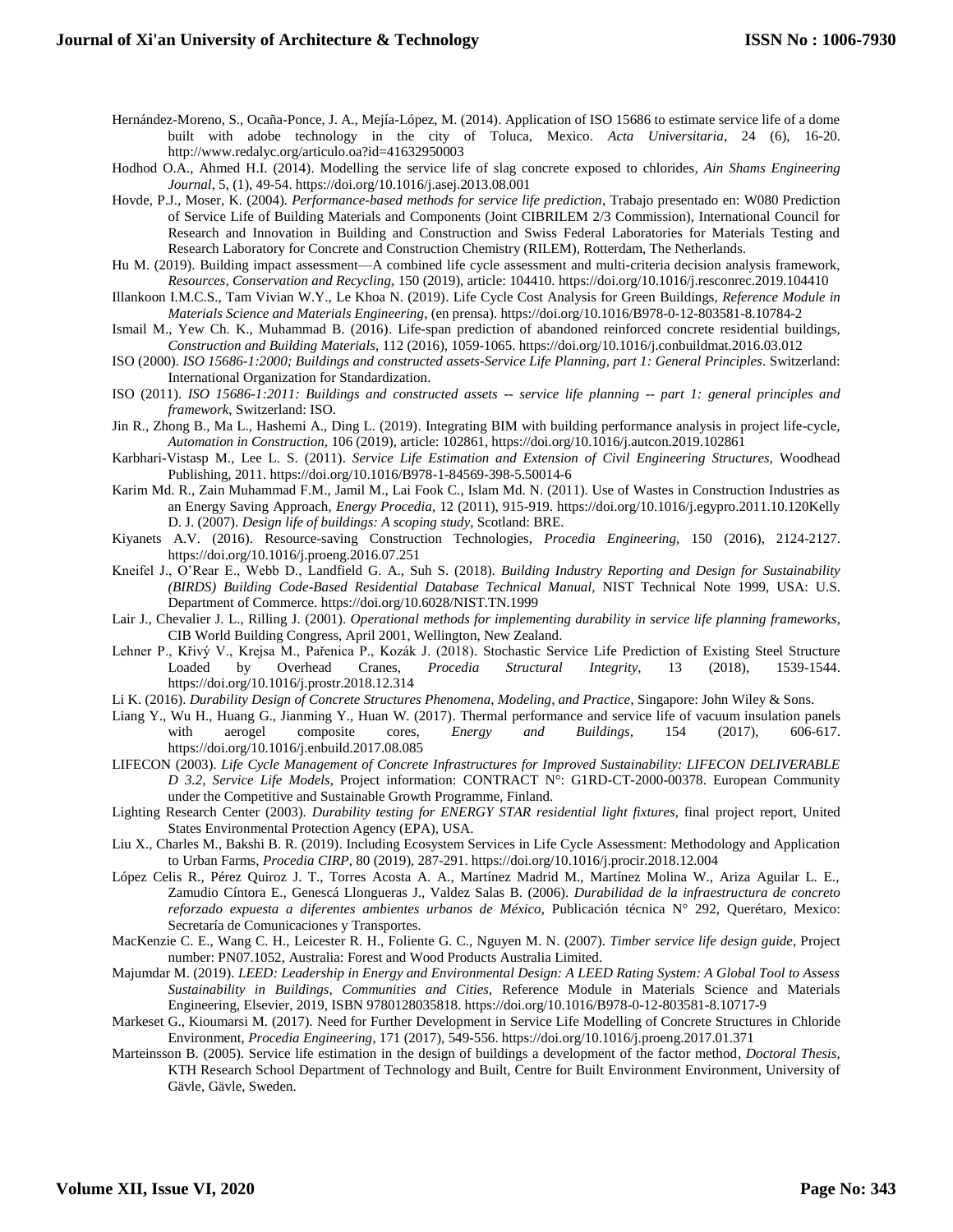Masters L. W., Brandt E. (1989). Systematic methodology for service life prediction of building materials and components*, Materials and Structures/Matériaux et Constructions*, 1989 (22), 385-392.

Mequignon M., Haddou H. A., Thellier F., Bonhomme M. (2013). Greenhouse gases and building lifetimes, *Building and Environment*, 68 (2013), 77-86. https://doi.org/10.1016/j.buildenv.2013.05.017

Mequignon M., Haddouc H. A. (2014). *Lifetime Environmental Impact of Buildings,* Australia: Springer.

- Mohamed M. A.A. (2019). Saving Energy through Using Green Rating System for Building Commissioning, *Energy Procedia*, 162 (2019), 369-378. https://doi.org/10.1016/j.egypro.2019.04.038
- Morini A. A., Ribeiro M. J., Hotza D. (2019). Early-stage materials selection based on embodied energy and carbon footprint, *Materials & Design*, 178 (2019), article: 107861. https://doi.org/10.1016/j.matdes.2019.107861
- Mousa R. A., Farag A. A. (2017). The applicability of LEED of New construction (LEEDNC) in the middle east, *Procedia Environmental Sciences*, 37 (2017), 572–583. https://doi.org/10.1016/j.proenv.2017.03.044
- Nägeli C., Farahani A., Österbring M., Dalenbäck J. O., Wallbaum H. (2019). A service-life cycle approach to maintenance and energy retrofit planning for building portfolios, *Building and Environment*, 160 (2019), article: 106212. https://doi.org/10.1016/j.buildenv.2019.106212
- Negishi K., Tiruta-Barna L., Schiopu N., Lebert A., Chevalier J. (2018). An operational methodology for applying dynamic Life Cycle Assessment to buildings*, Building and Environment,* 144 (2018), 611-621. https://doi.org/10.1016/j.buildenv.2018.09.005
- Nwodo M. N., Anumba Ch. J. (2019). A review of life cycle assessment of buildings using a systematic approach, *Building and Environment*, 162 (2019), article: 106290, https://doi.org/10.1016/j.buildenv.2019.106290
- Peixoto de Freitas V., Delgado J. M. P. Q. (2013). *Durability of Building Materials and Components*, Berlin: Springer-Verlag Berlin Heidelberg. DOI 10.1007/978-3-642-37475-3
- Pereira de Castro E. B., Mequignon M., Adolphec L., Koptschitz P. (2014). Impact of the lifespan of different external walls of buildings on greenhouse gas emissions under tropical climate conditions, *Energy and Buildings*, 76 (2014), 228–237. http://dx.doi.org/10.1016/j.enbuild.2014.02.071
- Pillai R. G., Gettu R., Santhanam M., Rengaraju S., Dhandapani Y., Rathnarajan S., Basavaraj A. S. (2019). Service life and life cycle assessment of reinforced concrete systems with limestone calcined clay cement (LC3), *Cement and Concrete Research,* 118 (2019), 111-119. https://doi.org/10.1016/j.cemconres.2018.11.019
- Pulselli R.M., Simoncini E., Pulselli F.M., Bastianoni S. (2007). Emergy analysis of building manufacturing, maintenance and use: Em-building indices to evaluate housing sustainability, *Energy and Buildings*, 39 (5), 620-628. https://doi.org/10.1016/j.enbuild.2006.10.004
- Ranjith A., Rao K. Balaji, Manjunath K. (2016). Evaluating the effect of corrosion on service life prediction of RC structures A parametric study, *International Journal of Sustainable Built Environment*, 5 (2), 587-603. https://doi.org/10.1016/j.ijsbe.2016.07.001
- Rauf A., Crawford R. H. (2015). Building service life and its effect on the life cycle embodied energy of buildings, *Energy,* 79 (2015), 140-148. https://doi.org/10.1016/j.energy.2014.10.093
- Raupach M., Büttner T. (2014). *Concrete Repair to EN 1504: Diagnosis, Design, Principles and Practice*, Boca Raton, FL: CRC Press/ Taylor & Francis Group.
- Rezaei F., Bulle C., Lesage P. (2019). Integrating building information modeling and life cycle assessment in the early and detailed building design stages, *Building and Environment*, 153 (2019), 158-167. https://doi.org/10.1016/j.buildenv.2019.01.034
- Robati M., Daly D., Kokogiannakis G. (2019). A method of uncertainty analysis for whole-life embodied carbon emissions (CO2-e) of building materials of a net-zero energy building in Australia, *Journal of Cleaner Production*, 225 (2019), 541-553. https://doi.org/10.1016/j.jclepro.2019.03.339
- Rodrigues F., Matos R., Alves A., Ribeirinho P., Rodrigues H. (2018). Building life cycle applied to the refurbishment of a traditional building from Oporto, Portugal*, Journal of Building Engineering*, 17 (2018), 84-95. https://doi.org/10.1016/j.jobe.2018.01.010
- Saba D. (2013). Investigating the Durability of Structures*, Thesis of Master of Engineering in Civil and Environmental Engineering,* Department of Civil and Environmental Engineering at the Massachusetts Institute of Technology, USA.
- Serralheiro M. I., de Brito J., Silva A. (2017). Methodology for service life prediction of architectural concrete facades*, Construction and Building Materials,* 133 (2017), 261-274. https://doi.org/10.1016/j.conbuildmat.2016.12.079
- Setyawan A., Nainggolan J., Budiarto A. (2015). Predicting the Remaining Service Life of Road Using Pavement Condition Index, *Procedia Engineering*, 125 (2015), 417-423. https://doi.org/10.1016/j.proeng.2015.11.108
- Shohet I. M., Paciuk M. (2004). Service life prediction of exterior cladding components under standard conditions, *Construction Management and Economics*, 22 (2004), 1081–1090. DOI: 10.1080/0144619042000213274
- Silva A., de Brito J. (2019). Do we need a buildings' inspection, diagnosis and service life prediction software?, *Journal of Building Engineering*, 22 (2019), 335-348. https://doi.org/10.1016/j.jobe.2018.12.019
- Silva A., Dias J.L., Gaspar P.L., de Brito J. (2013). Statistical models applied to service life prediction of rendered façades, *Automation in Construction*, 30 (2013), 151-160. https://doi.org/10.1016/j.autcon.2012.11.028
- Silva R.V., de Brito J., Dhir R.K. (2019). Use of recycled aggregates arising from construction and demolition waste in new construction applications, *Journal of Cleaner Production*, 236 (2019), article: 117629. https://doi.org/10.1016/j.jclepro.2019.117629